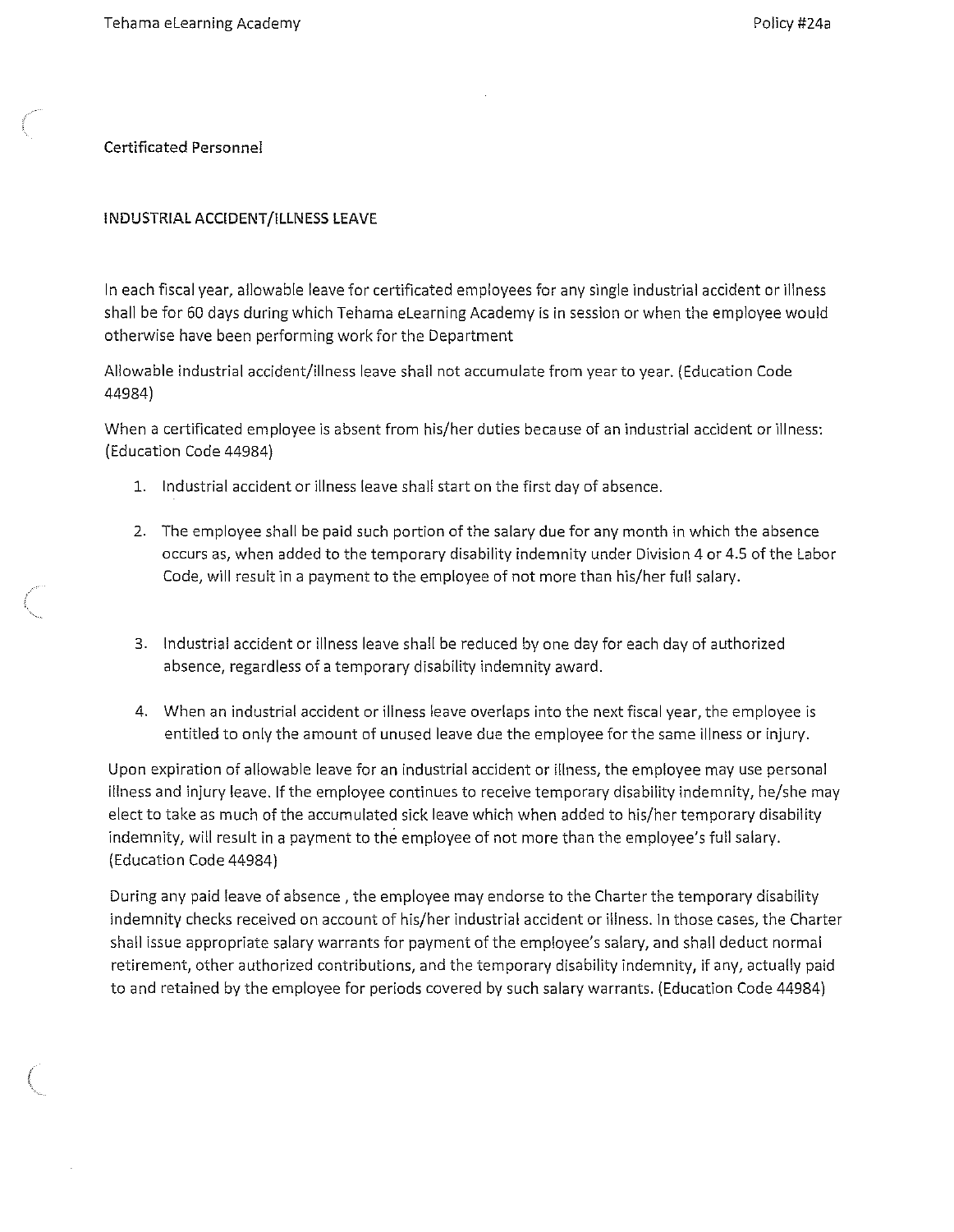Any employee receiving benefits under this leave shall, during periods of injury or illness, remain within the State of California unless the Tehama County Superintendent Designee authorizes travel outside of the state. (Education Code 44984)

Legal Reference:

#### **EDUCATION CODE**

44984 Required rules for industrial accident and illness leave of absence

Management Resources:

 $\sim$ 

## **WEB SITES**

Department of Industrial Relations: http://www.dir.ca.gov/DIR/OS&H/DOSH/dosh1.html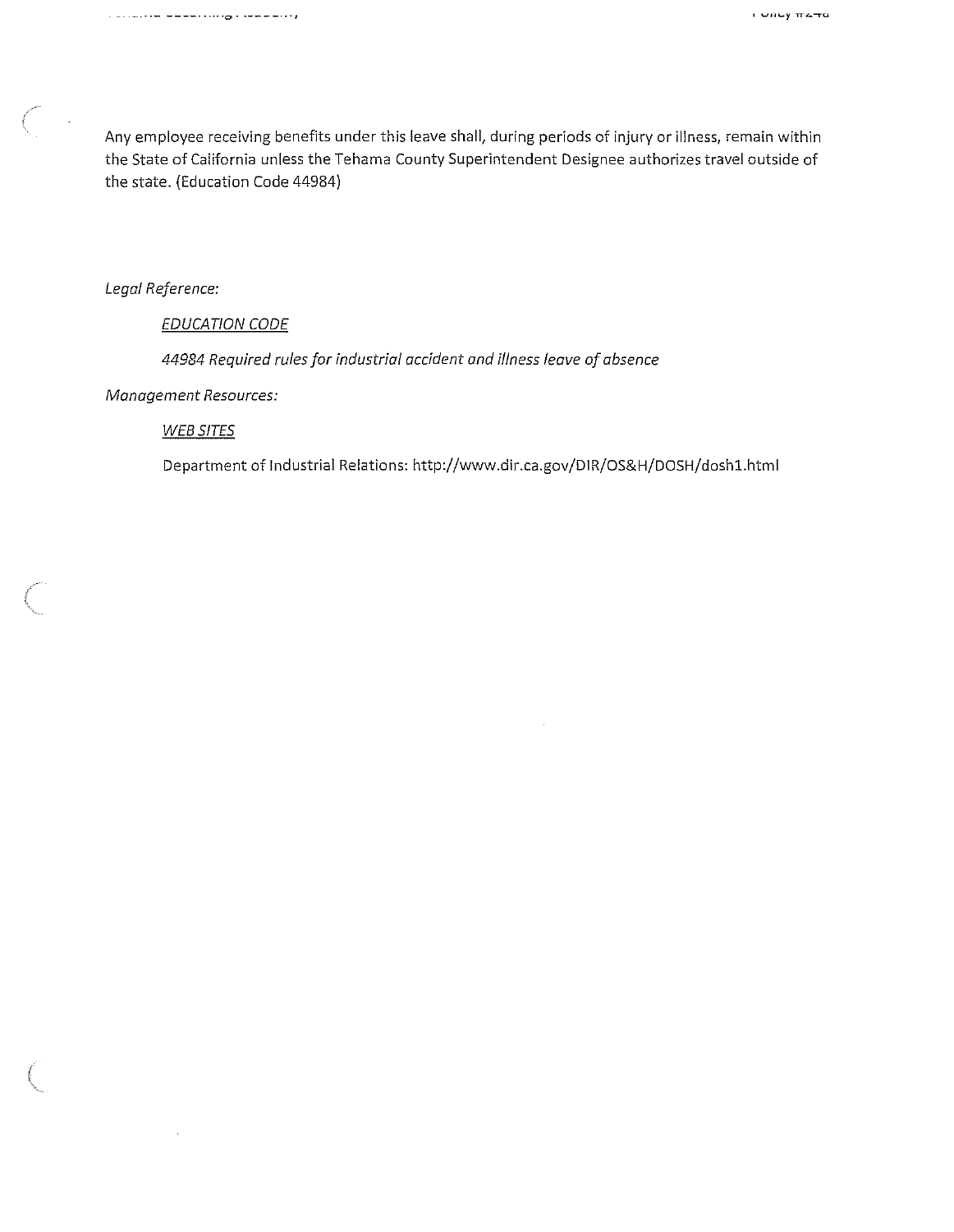Classified Personnel

## INDUSTRIAL ACCIDENT/ILLNESS LEAVE

Leave of absence for industrial accidents or illness shall be provided to classified employees who have served at Tehama elearning Academy continuously for at least three years.

In each fiscal year, allowable leave for any single industrial accident or illness shall be for 60 working days. (Education Code 45192)

Allowable leave shall not accumulate from year to year. (Education Code 45192)

When a classified employee is absent from his/her duties because of an industrial accident or illness: (Education Code 45912)

- 1. Industrial accident or illness leave shall start on the first day of absence.
- 2. Payment of wages lost on any day shall not, when added to an award granted the employee under the workers' compensation laws of this state, exceed the normal wage for the day.
- 3. Industrial accident or illness leave shall be reduced by one day for each day of authorized absence, regardless of a compensation award made under workers' compensation.
- 4. If an industrial accident or illness leave overlaps into the next fiscal year, the employee is entitled to only that amount remaining at the end of the fiscal year in which the injury or illness occurred, for the same illness or injury.

Upon expiration of allowable leave for an industrial accident or illness, the employee shall use personal illness and injury leave as provided by Education Code 45191. If the employee continues to receive workers' compensation, he/she shall be entitled to use only as much of his/her accumulated or available sick leave, accumulated compensating time, vacation or other available leave as, when added to the employee's workers' compensation award, will provide for a full day's wage or salary. (Education Code 45192)

During any paid leave of absence, the employee shall endorse to the Charter the workers' compensation checks received on account of his/her industrial accident or illness. In those cases, the Charter shall issue appropriate salary warrants for payment of the employee's salary, and shall deduct normal retirement and other authorized contributions. (Education Code 45192)